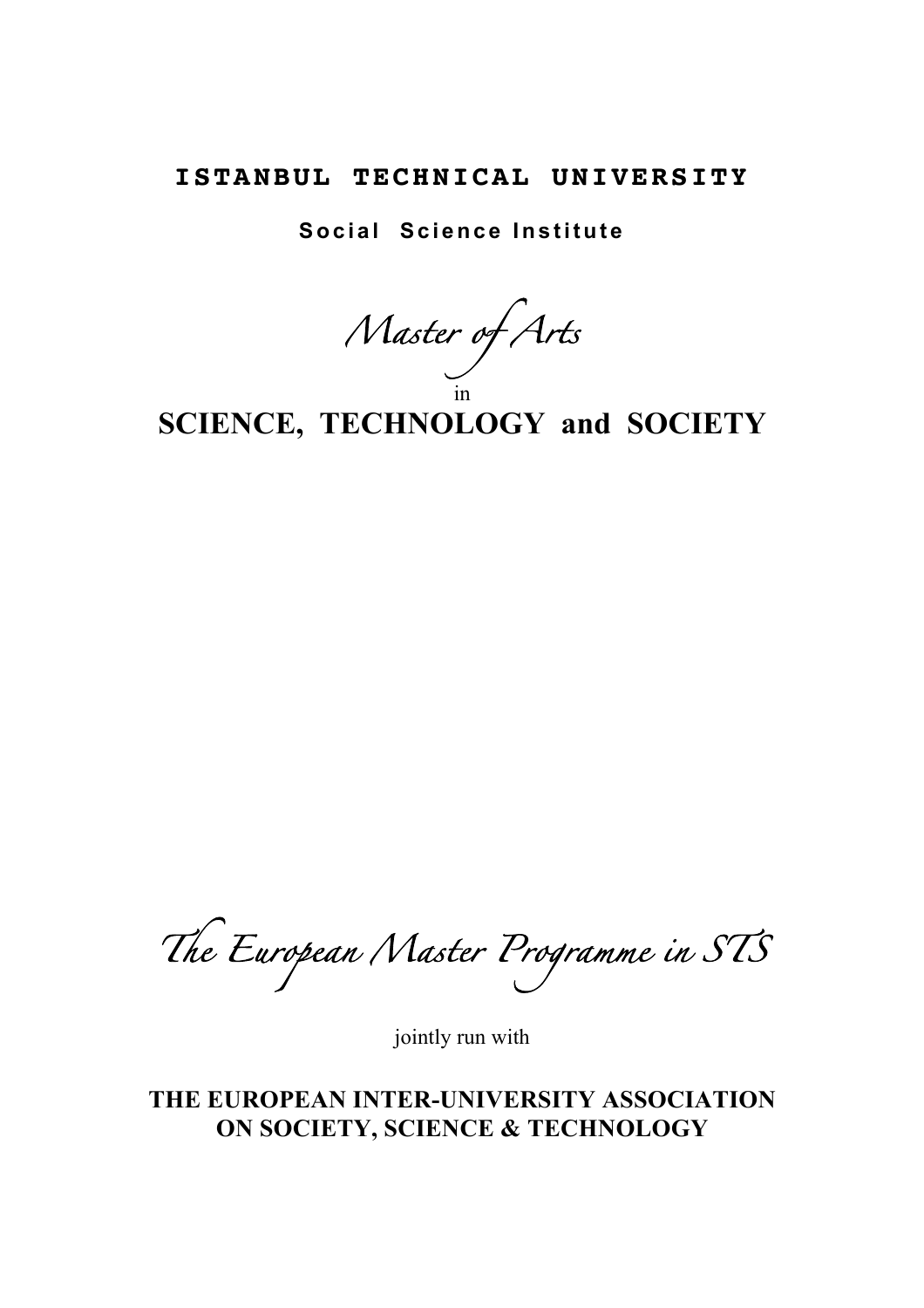*Master Programme in Science, Technology and* 

*Society* 

The Graduate Field of Science, Technology and Society (STS) is devoted to training and research in one of the most exciting of contemporary academic disciplines. STS is concerned with understanding science and technology as historical and cultural productions. Social Science Institute of Istanbul Technical University has developed this Master of Arts programme in STS with the following approaches and concerns:

- The new inter-disciplinary programme, promotes a strong, in-depth integration of technology with applied social science. This bridging between disciplines is the characteristic that distinguishes it from programmes confined to a single disciplinary perspective. It emphasises the historical, economic, political, social and cultural dimensions of technological society.
- The field of STS asks fundamental questions about the role of science and technology in social change. It integrates insights from the humanities and social sciences with engineering fields into a coherent body of knowledge on politics and institutions of technology, as well as in the role of technology on every day life.
- At the same time, there is growing concern about the "misuse" of science and technology that calls for greater public control. Since we can not take science and technology or their impact on society as "given", we have to concern about the complex political, economic and other social forces that together shape science and technology.

Hence, this programme aims to create new paradigms for understanding both the historical and contemporary faces of science and technology.

- The programme is also established with the belief that today's engineering students need a view of professional engineering broader than traditional models of purely technical or science-based expertise. These students need an appreciation for the diverse roles engineers play and a deep understanding of engineering cultures and their effects on design. They also need preparation in working in groups and critical thinking and argumentation across disciplines.
- The programme, however, aims to equip people to grapple with the pressing issues surrounding technology not only as engineers but also as researchers, designers, policy makers, managers and users. This requires new combination of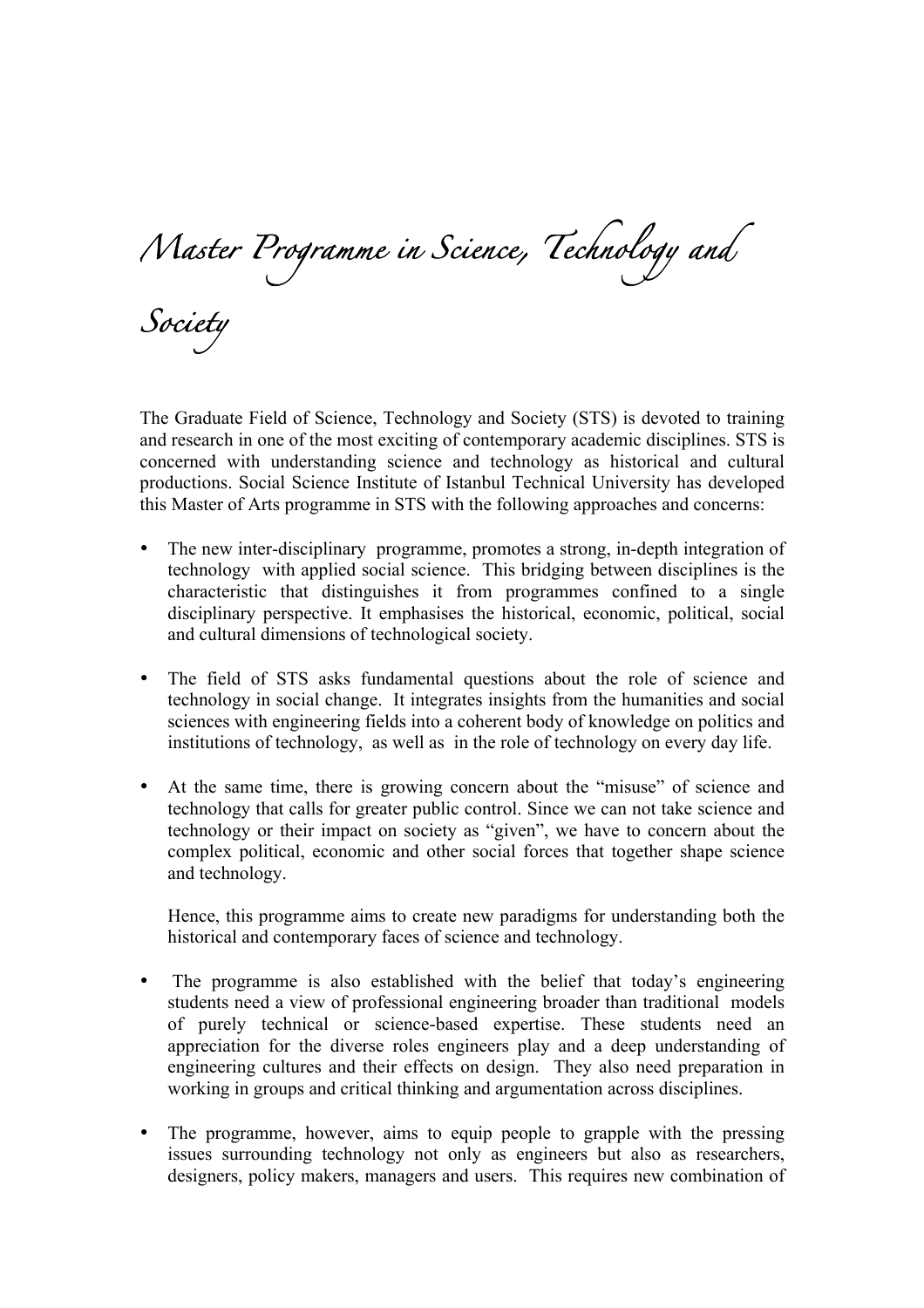knowledge, bridging technical fields and social sciences in order to further awareness of the increasingly pervasive and dynamic role of technology in modern life.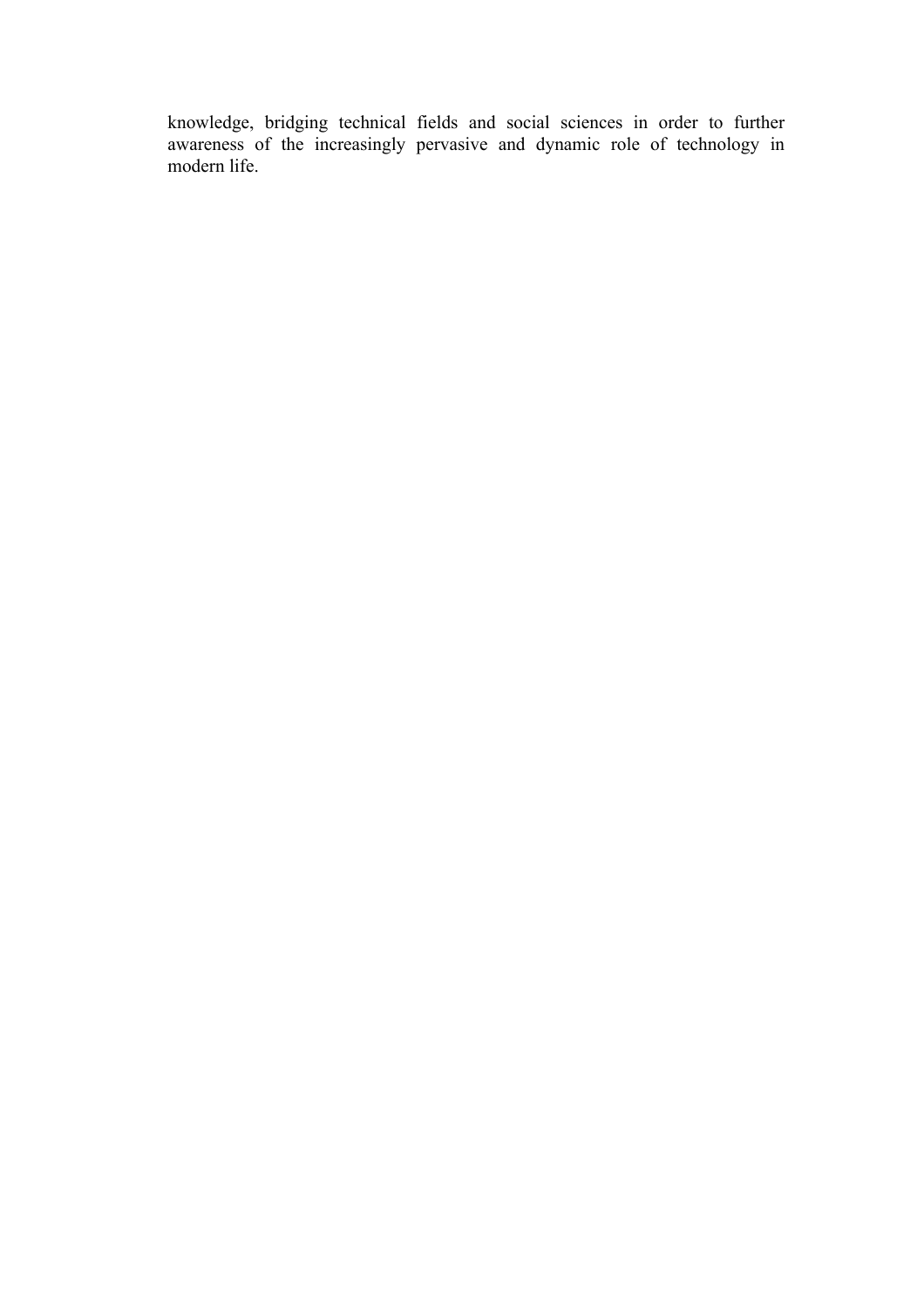*Course Structure* 

- This Master programme has a twelve-month curriculum which involves two terms of structured coursework followed by a period of independent study under supervision in which a term project is produced.
- The programme will be in English and open to all students from different disciplines with a diploma of an accredited college/university with a minimum of four years curriculum.
- The programme and the courses are jointly run with the European Inter-University Association on Society, Science & Technology (ESST) Master of Arts Programme. ESST is an association of universities who jointly teach and research in the field of social, scientific and technological developments. Presently 17 universities from across Europe are members of the association including Istanbul Technical University. All the member universities follow a common graduate course in the first term. Each university has a specialisation area within STS field in which offers a specialisation course for all ESST students in the second term.
- During the first term, five compulsory courses are offered to develop a common base for all the students coming from different educational backgrounds.
- All the courses are offered as three weeks modules that are taught 15 hours a week with total of 45 hours in three weeks.
- The classes are hold in the weekday-evenings and Saturday mornings.
- In the second term, the students who registered in ITU, choose five courses (modules) according to the area that they want specialise.
- In the third term that runs from June to October, the students are provided with the opportunity to work on a term project that they have chosen to become specialised.
- However, the students can choose any of the specialisation courses that are offered by the other ESST universities in the second term and continue their dissertation work at the same university during the third term. **Students who successfully complete the ESST programme are also given an ESST diploma**.

#### **\***

### **In the 2000-2001 Academic year:**

İTU / STS students who registered to the programme in the 2000/2001 academic year are now continuing their studies at the University of East London, Maastricht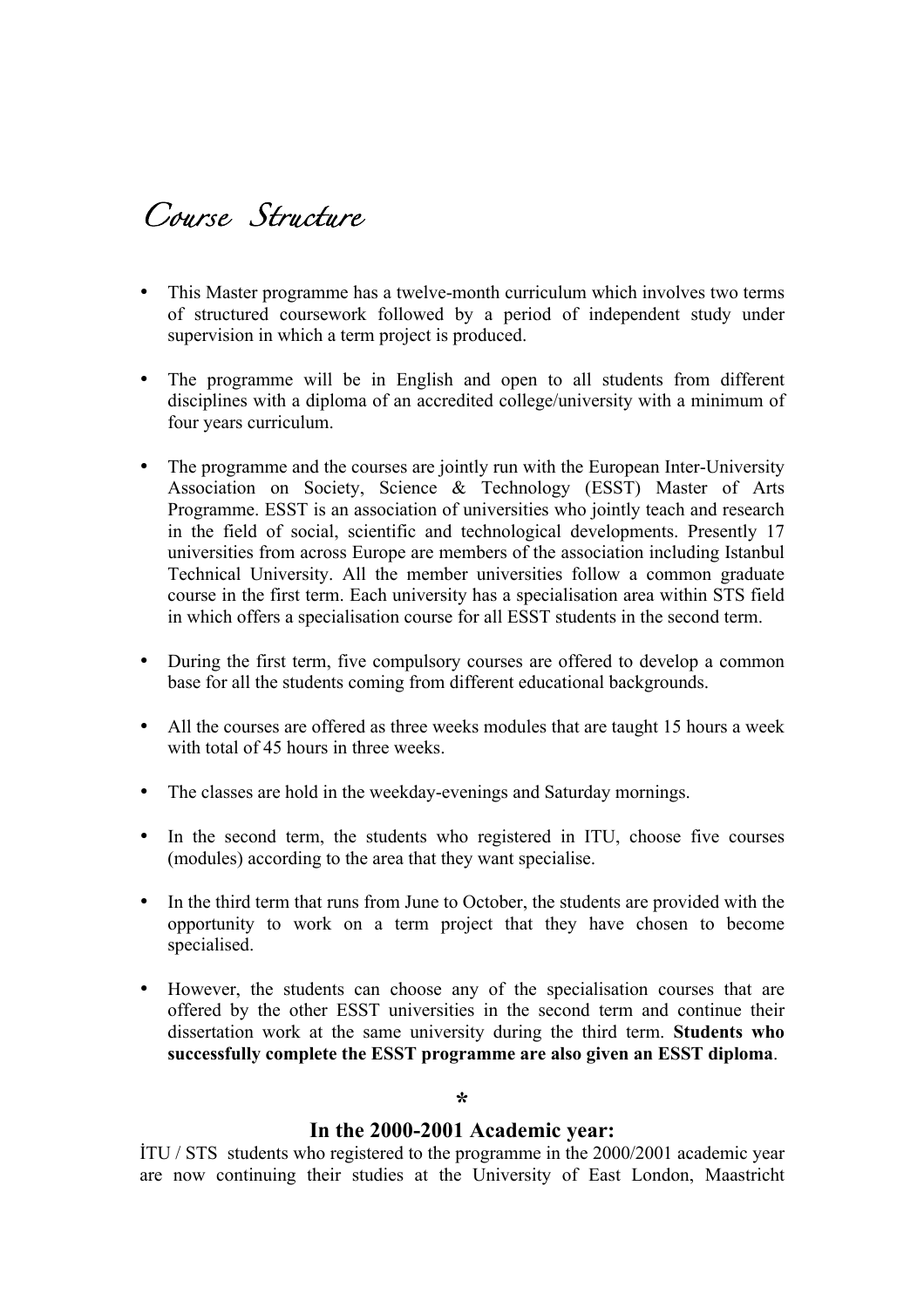University, Université Louis Pasteur and Linköping University according to their chosen field of specialisation, through **Garanti Bank Scholarships**.

**\***

*Curriculum* 

**1. TERM** 

**Compulsory Courses (Commonly taught in all ESST Universities)**

- **Introduction to Science, Technology and Society Issues**  (Hacer Ansal, Wiebe Bijker - Maastricht University)
- **Interpreting the History of Science and Technology** (Christoph K. Neumann, Kostas Gavroğlu – Athens University)
- **Science and Technology in the Making** (Jessica Mesman- Maastricht University, Artemis Karaali)
- **Science and Technology Dynamics in the Economic Globalisation Process** (Hacer Ansal)
- **Politics of Knowledge** (Aydan Turanlı, Gürol Irzık- Boğaziçi University)

## **2. TERM**

## **Elective Courses**

- **Non-Western Modernities** (İştar Gözaydın and Christoph K.Neumann)
- **Technology Management & Innovation in the Newly-Industrialising Country Environment** ( Hacer Ansal and Dilek Çetindamar-Sabancı University)
- **Environmental Issues in the Development Process** (Fatoş Germirli Babuna and Barbara Pusch)
- **Social and Environmental Impact of Biotechnology** (Benan Dinçtürk, Fatoş Germirli Babuna, Fatma Artemis Karaali,Ayşe Gözen)
- **Disasters, Science, Technology and Society**  ( Engin Yıldırım- Sakarya University)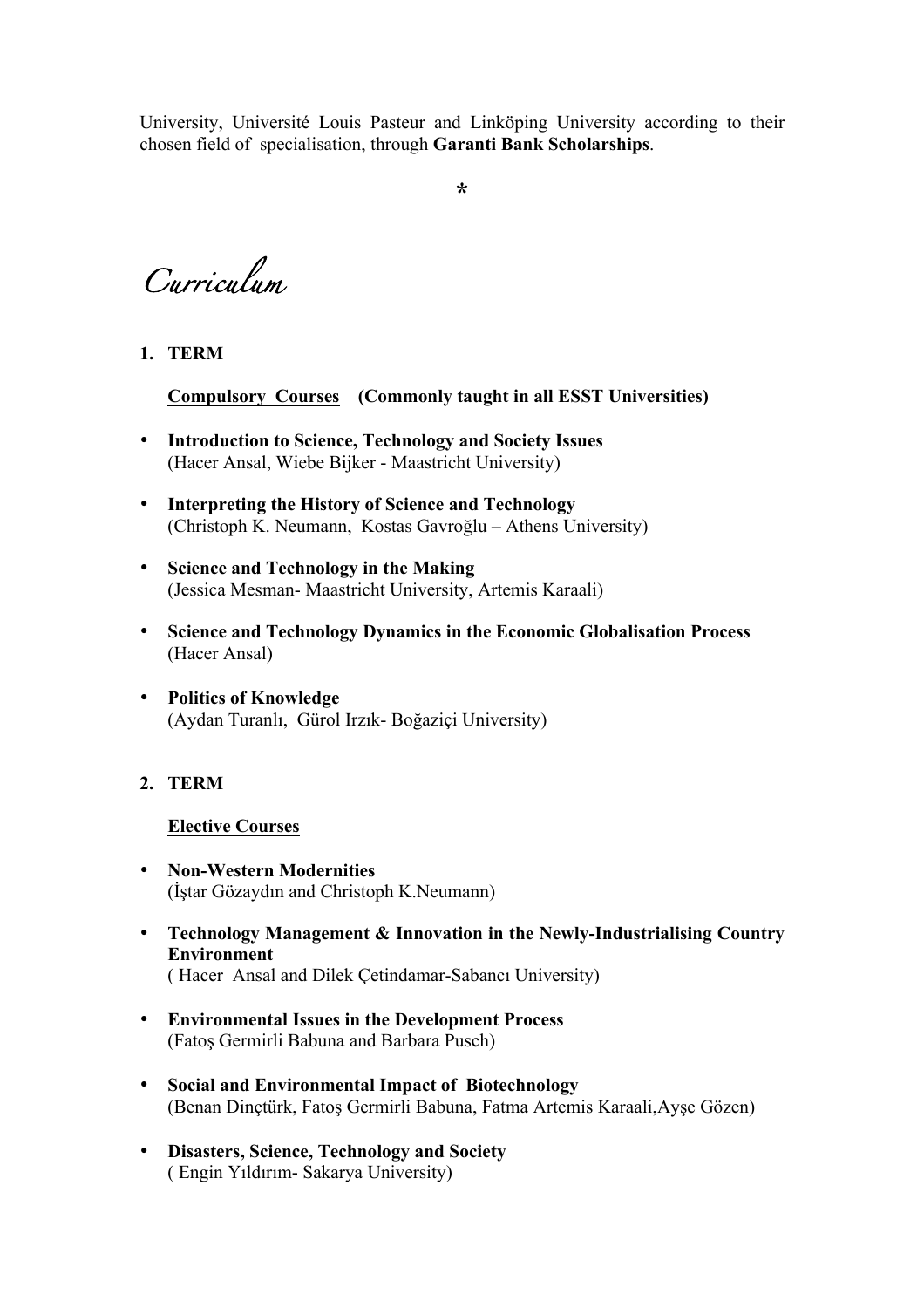• **Housing,Technology and Society**  (Yıldız Sey, Şule Özüekren)

*ITU STS Programme* 

*Specialisation Course* **- offered to all ESST students**

### **BUILDING AND MAINTAINING LIFE IN THE DEVELOPMENT PROCESS**

The course will focus on the different social, economic, political and cultural conditions of the "technology follower environments" and hence, the specificities of the science, technology and society inter-relations within these environments. It will study the specific impact of science & technology transferred from the industrialised world and the problems involved in adopting them to their "newly industrialising country" environment. It will also focus on the conditions of building scientific and technological capabilities for indigenous R&D activities in this environment in order to move forward to developing an innovation culture.

After taking the specialisation course, the students will start working on their dissertation on one of the topics related to the modules they take in the specialisation course under the supervision of one of the related teaching staff.

### **Specialisation Course Structure**

The course involves six weeks of teaching and consists of taking 3 modules. After taking the first and second compulsory modules for two weeks each, students will choose the third module from the four optional modules offered on different issues that will also be taught for two weeks.

1. **Module:Non -Western Modernities** (İştar Gözaydın and Christoph K.Neumann) The concept of modernity; Agricultural and industrial revolutions, their impacts on the non-Western world: comparing the cases of Anatolia and Egypt; Constitutionalism, secularism, and nationalism: India and Turkey; the 19 th century reforms of the education system; Reactions to the "new" science, technology and the law from the 19 th century Ottoman perspective; Non-Western modernity: a gendered issue?; The emergence of the "modern" Turkish Republic, the European community and the legal systems of peripheral countries.

### **2. Module: Technology Management & Innovation in the Newly-Industrialising**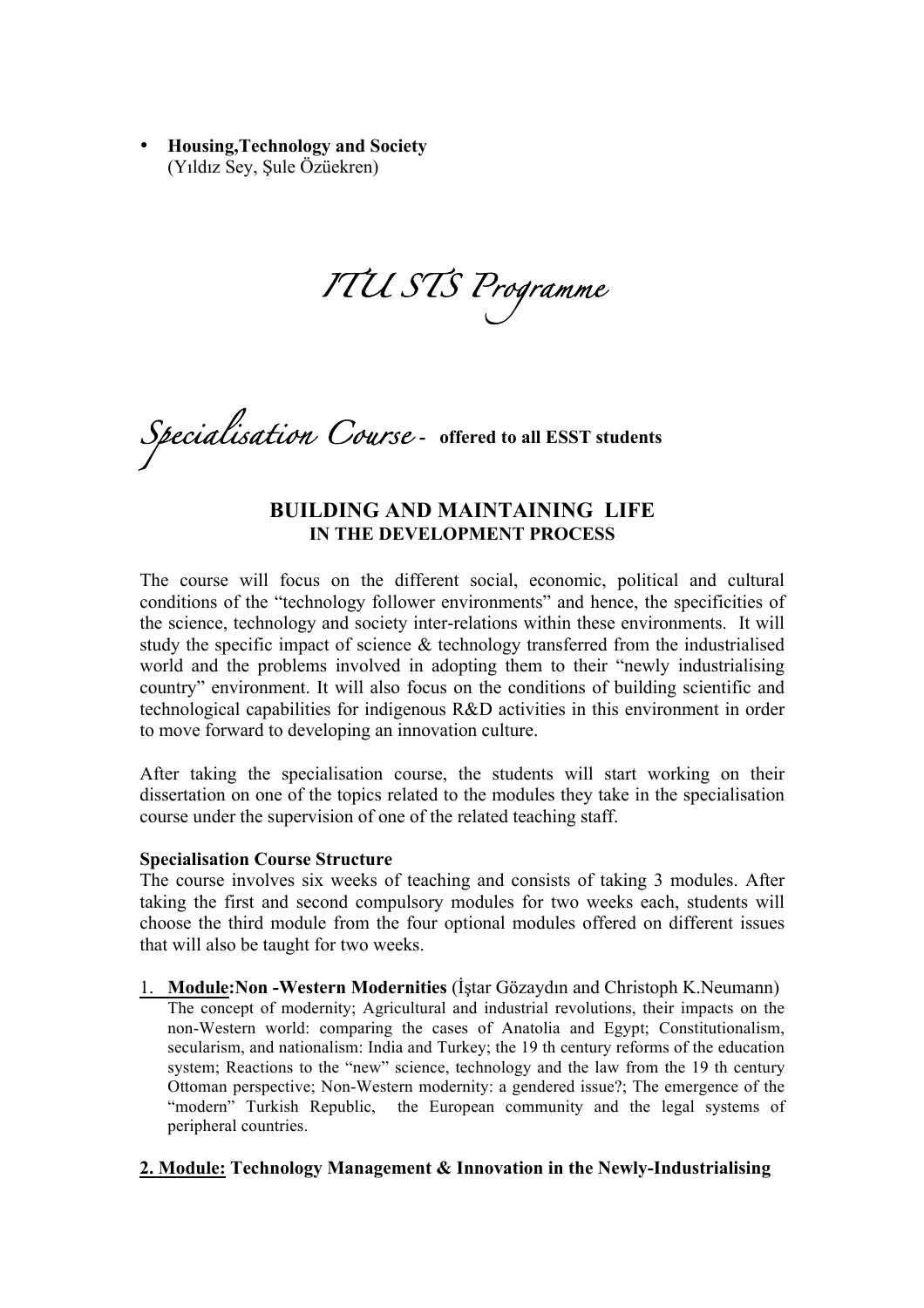#### **Country Environment** ( Hacer Ansal and Dilek Çetindamar-Sabancı University)

From Tradition to Modernity: a critical assessment of the ideas and ideologies associated with "development", "modernisation" and "underdevelopment"; Technology and Late Industrialisation; Concept of Technology Follower Environment, Technology Transfer & Diffusion of Innovations, Building Indigenous Technological Capabilities; New Technologies: Opportunities & Threads, Innovative Cultures and Adaptive Organisations; Industrial Innovation, Size of Firm, Market Structure and Innovation; Building an Innovation Culture; National Organisational and Strategic Factors Associated with Success in Systems of Innovation.

#### **3.Module will be selected from the following options:**

#### **A) Environmental Issues in the Development Process**

(Fatoş Germirli Babuna and Barbara Pusch)

Fundamentals of ecology; Population increase, food and hunger; Energy alternatives and the environment; Mineral resources; Impact of human activities on the environment; Global change and ecological crisis; Environmental sociology; Ecological risks and modern society; The environmental issue in developing countries; Environmental movements; Environmental ethics; Environmental law; Environmental politics.

#### **B) Social and Environmental Impact of Biotechnology**

(Benan Dinçtürk, Fatoş Germirli Babuna, Fatma Artemis Karaali, Ayşe Gözen) Applications of biotechnology in environmental pollution control; Application of biotechnology in food sciences; Genetically modified agricultural commodities; Genetically modified food ingredients, consumer concerns; Ethical discussion of gene cloning, human genome project and gene therapy; Biotechnology and international law.

#### **C) Disasters, Science, Technology and Society**(Engin Yıldırım-Sakarya University)

Concepts of reflexive modernization and risk society developed by Beck,Giddens and Lash; Major theoretical approaches in the field of disaster studies: technological determinism and vulnerability; Within this framework, disasters as a social phenomena, human attitudes and behaviour in the face of disasters, Interaction between, human, nature and society; Scientific and traditional mentality in the interpretation of disasters; Examining Chernobly disaster, Lisbon and Marmara earthquakes as case studies.

#### **D) Housing,Technology and Society** (Yıldız Sey, Şule Özüekren)

Interdisciplinism, housing and social theory; Epistemological grounds of housing studies; What is a housing problem?; Political science and housing research; The convergence thesis in comparative housing research; Housing and comparative welfare research; Economics of housing; Social structures and housing; The social construction of housing; Residence as a socio-spatial focus; Housing culture and technology; Historical perspective of housing development in western and non-western countries.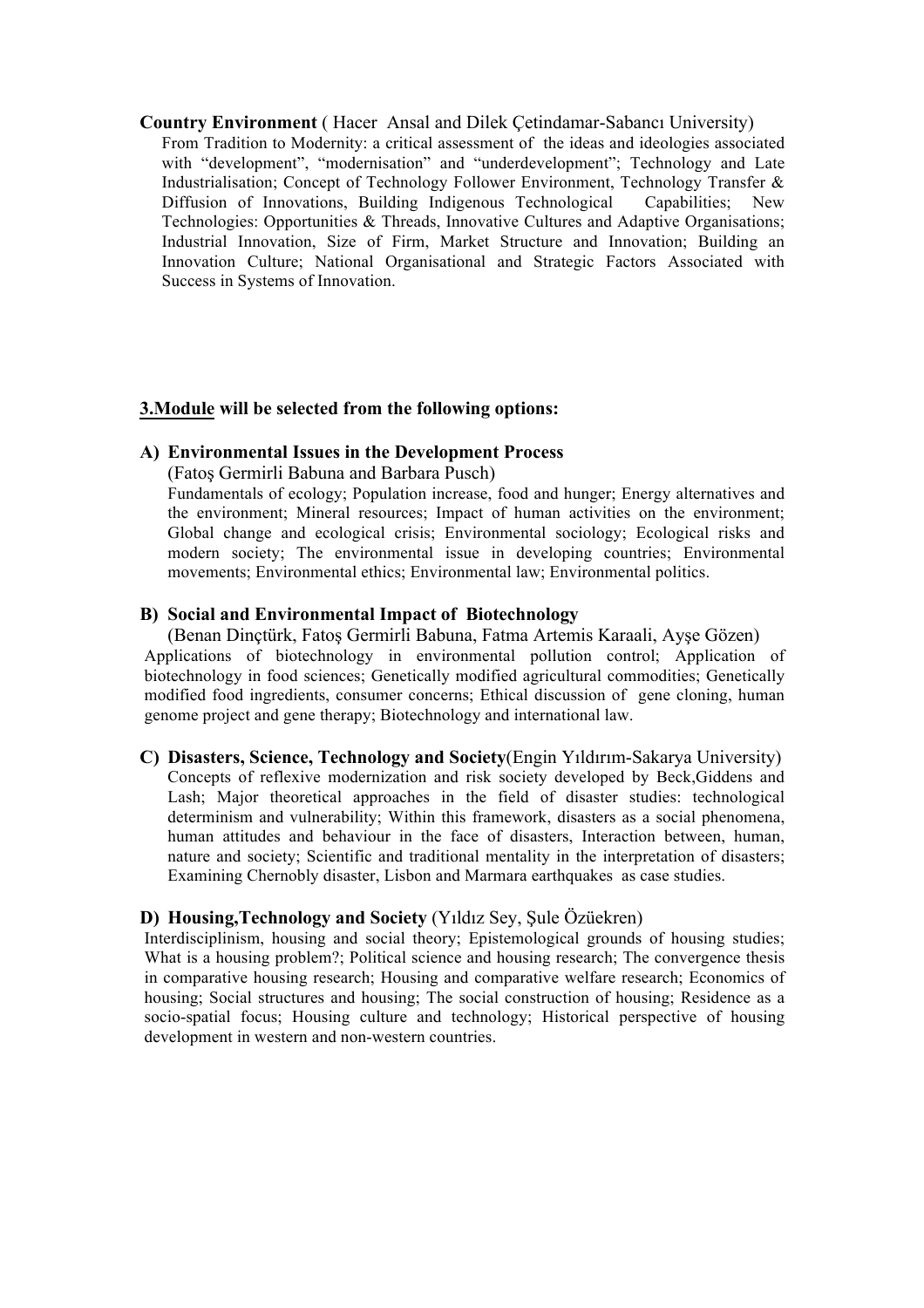# **In the 2000-2001 Academic year:**

İTU / STS programme has been offering this specialisation course to the students who came from University of Oslo, Ecole Poliytechnique Federal de Lausanne and Maastricht University.

*\**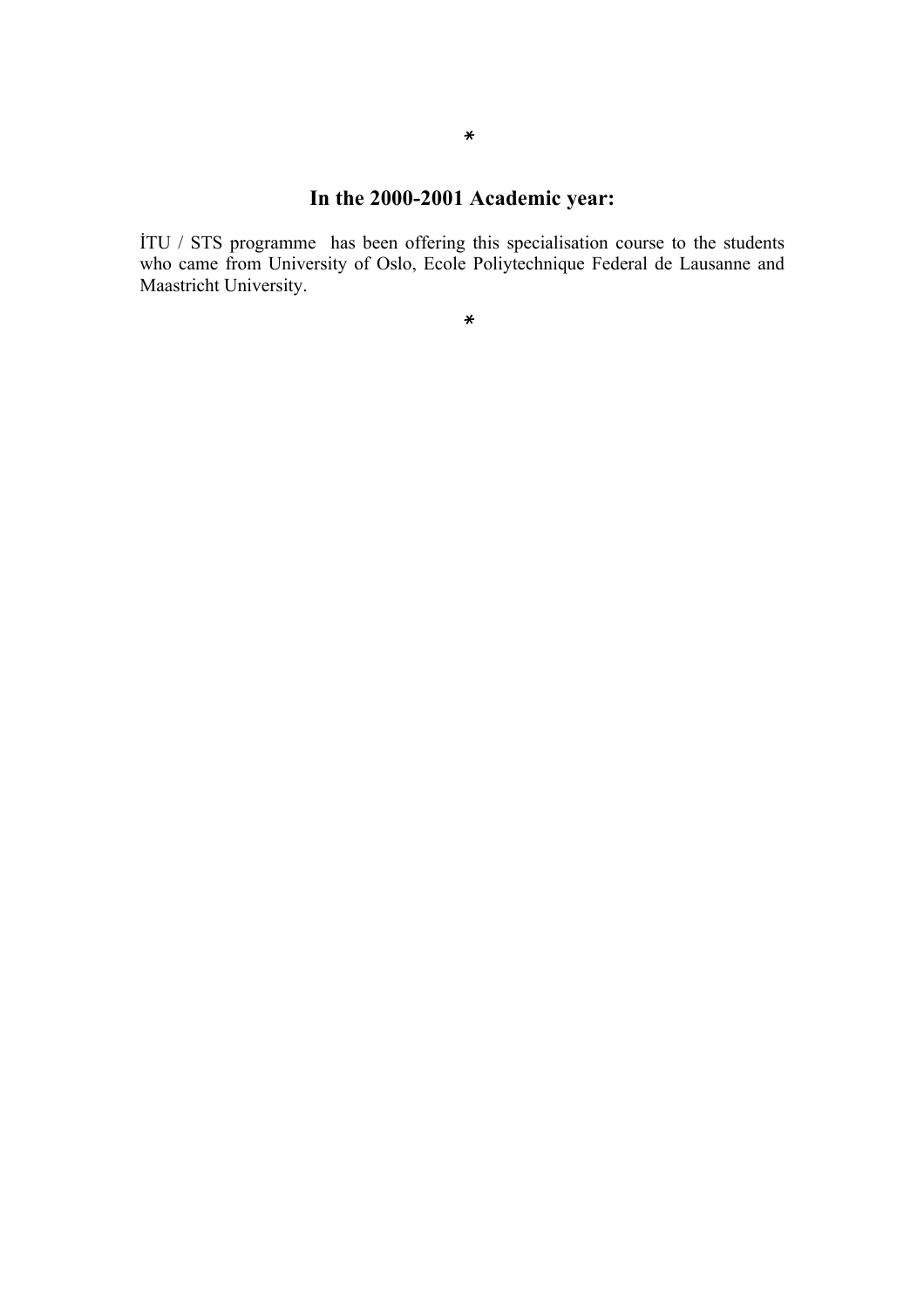*Application* 

# **For the 2001-2002 Academic year: 28 May – 27 July 2001**

All applicants are expected to fill out an application form and submit the following documents:

- a. Undergraduate degree diploma from an accredited college/university\*,
- b. Transcript\*,
- c. Post Graduate Study Entrance Exam Score (LES) more than 45\*,
- d. Language Proficiency minimum score of : TOEFL- 550, Computerised TOEFL- 210\*, KPDS- 70, English Proficiency- 70.
- e. Two reference letters \*(written by an academician under whom the applicant has studied or pursued research or by someone who supervised the applicant in her/his career)
- f. Application fee.
- **\* To be submitted before 7 August 2001.**

### **For further information**:

ITU, Social Science Institute, Taşkışla Building, Taksim, Istanbul Tel: 0 212 245 66 31 - 243 31 81 Internet: http://www3.itu.edu.tr/~sosbil/